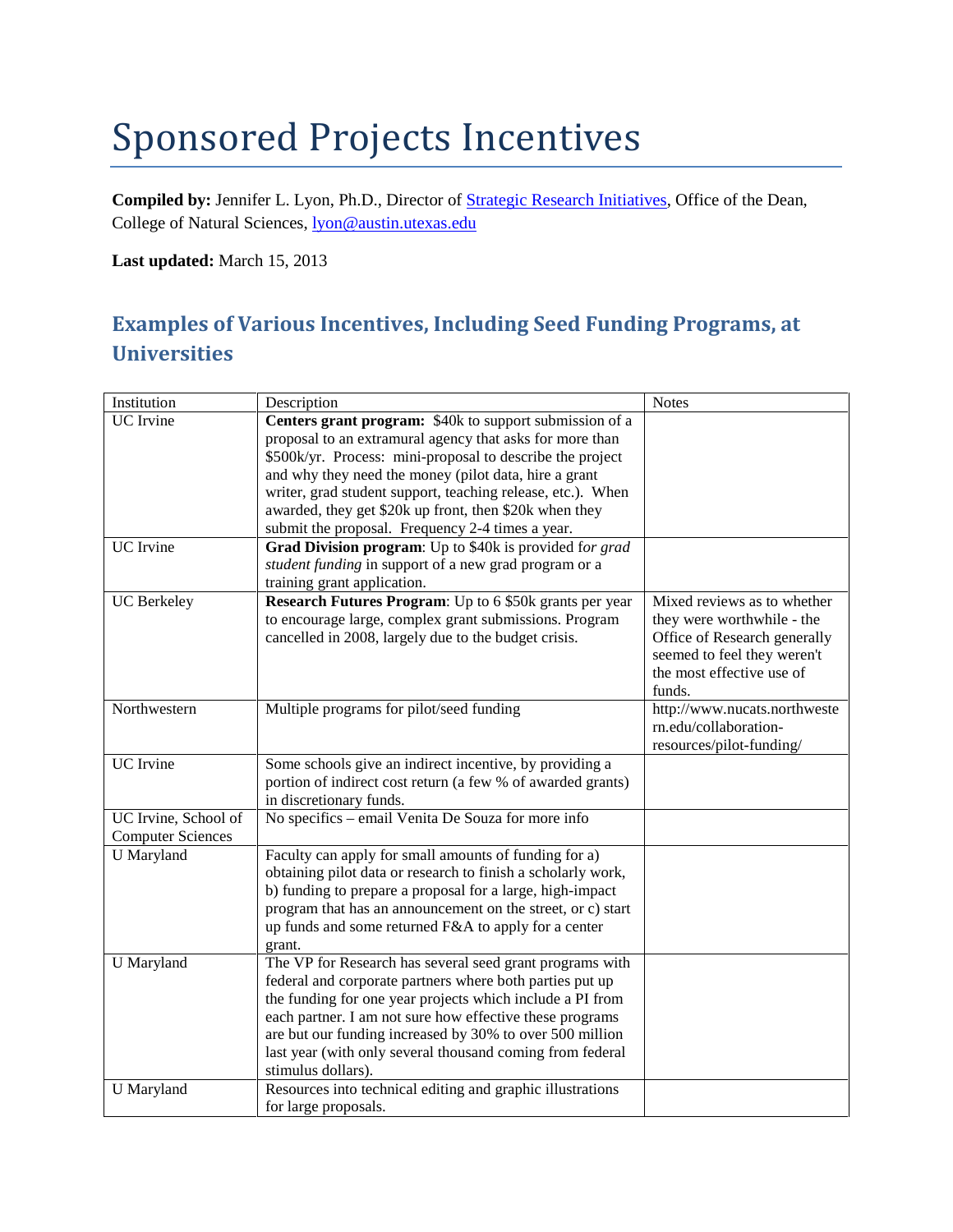| Radford                 | Seed grants up to \$20k.                                                                                   | HUGE dollar amount if you        |
|-------------------------|------------------------------------------------------------------------------------------------------------|----------------------------------|
|                         |                                                                                                            | asked me but with very little    |
|                         |                                                                                                            | return on investment.            |
| Radford                 | Funding for proposal development to hire clerical or                                                       |                                  |
|                         | editorial assistance to get the job done, up to \$5k which                                                 |                                  |
|                         | still exceeds the typical seed grant at my previous                                                        |                                  |
|                         | institution and which had a much higher return on<br>investment.                                           |                                  |
| Radford                 | "Meet the Sponsor" funding. In 2010, 12 faculty (most of                                                   |                                  |
|                         | whom had never submitted a grant) attended the NIH                                                         |                                  |
|                         | Seminar. They met much of the OER's leadership and                                                         |                                  |
|                         | learned a great deal. At least 3 proposals were submitted                                                  |                                  |
|                         | and some great opportunities for networking were gained.                                                   |                                  |
| George Mason            | traditional seed grant program                                                                             |                                  |
| George Mason            | Collaborative funding program with a local health                                                          | Just finishing the first year of |
|                         | system. Our faculty must partner with researchers from                                                     | funding so it will be            |
|                         | the health system and submit collaborative proposals.                                                      | interesting to see which         |
|                         |                                                                                                            | projects will develop into       |
|                         |                                                                                                            | efforts toward extramural        |
|                         |                                                                                                            | grant funding.                   |
| College of              | We have expanded one internal grant program (increased                                                     | On the \$10,000 grants PIs       |
| Management at NC        | award amount and increased # of awards) and created                                                        | have access to \$8,000 upon      |
| <b>State University</b> | another that are funded completely from the College's                                                      | notice of award and then         |
|                         | budget. The first is targeted mainly to junior faculty                                                     | must submit results from the     |
|                         | $(\$10,000)$ and the other is wide open $(\$15,000)$ . Both                                                | project either to a conference,  |
|                         | programs have a deliverable requirement that must be met                                                   | journal, or external funding     |
|                         | in order for the PI to receive full funding.                                                               | agency to receive the            |
|                         |                                                                                                            | additional \$2,000. PIs have     |
|                         |                                                                                                            | one year from the date of        |
|                         |                                                                                                            | award to meet the deliverable    |
|                         |                                                                                                            | requirement.                     |
|                         |                                                                                                            |                                  |
|                         |                                                                                                            | For the \$15,000 grants PIs      |
|                         |                                                                                                            | have access to \$10,500 upon     |
|                         |                                                                                                            | notice of award and then         |
|                         |                                                                                                            | must submit a proposal for       |
|                         |                                                                                                            | external funding within one      |
|                         |                                                                                                            | year of award to receive the     |
|                         |                                                                                                            | additional \$4,500.              |
|                         |                                                                                                            |                                  |
| U Tenn                  | GRANT WRITING BOOT CAMP. Officially known as                                                               |                                  |
|                         | the UT Grant Writing Institute, this is an intensive summer                                                |                                  |
|                         | session for selected junior faculty, with a series of                                                      |                                  |
|                         | workshops, homework and reading assignments in<br>between, and a "Trip to DC" event where each participant |                                  |
|                         | meets with a grant program officer. Each faculty member                                                    |                                  |
|                         | is paired with a senior faculty mentor and may also                                                        |                                  |
|                         | nominate a graduate student to join in all boot camp                                                       |                                  |
|                         | activities. To assure a full-time commitment, each                                                         |                                  |
|                         | participant receives a stipend equal to teaching one                                                       |                                  |
|                         | summer course. Following the summer workshops,                                                             |                                  |
|                         | participants are paired with a member of our Proposal                                                      |                                  |
|                         | Development Team to continue working on proposals                                                          |                                  |
|                         | slated for submission in the fall. Costs are shared 50/50                                                  |                                  |
|                         | with a co-sponsor college. After 3 summers of doing this at                                                |                                  |
|                         | Virginia Tech we found the return on investment has been                                                   |                                  |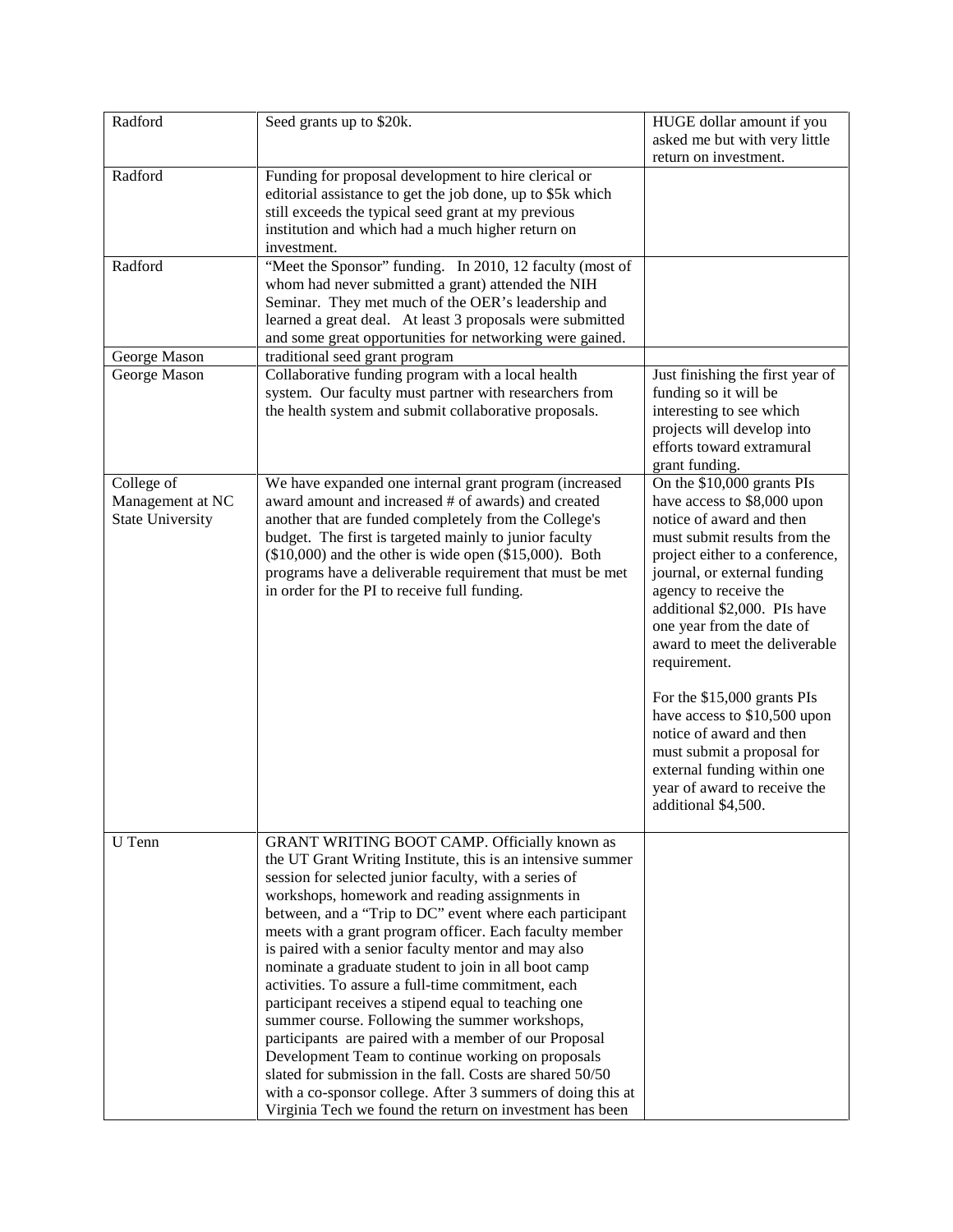|                           | quite impressive, making it an easy sell here.                                                                                                                                                                                                                                                                                                                                                                                                                                                                                                                                                                                                                                                                                        |                                                                                                                                                    |
|---------------------------|---------------------------------------------------------------------------------------------------------------------------------------------------------------------------------------------------------------------------------------------------------------------------------------------------------------------------------------------------------------------------------------------------------------------------------------------------------------------------------------------------------------------------------------------------------------------------------------------------------------------------------------------------------------------------------------------------------------------------------------|----------------------------------------------------------------------------------------------------------------------------------------------------|
| <b>CUNY</b>               | CUNY RESEARCH EQUIPMENT GRANTS PROGRAM                                                                                                                                                                                                                                                                                                                                                                                                                                                                                                                                                                                                                                                                                                |                                                                                                                                                    |
|                           |                                                                                                                                                                                                                                                                                                                                                                                                                                                                                                                                                                                                                                                                                                                                       |                                                                                                                                                    |
|                           | http://www.cuny.edu/research/faculty-resources/internal-                                                                                                                                                                                                                                                                                                                                                                                                                                                                                                                                                                                                                                                                              |                                                                                                                                                    |
|                           | funding-programs/research-equipment-grant.html                                                                                                                                                                                                                                                                                                                                                                                                                                                                                                                                                                                                                                                                                        |                                                                                                                                                    |
|                           |                                                                                                                                                                                                                                                                                                                                                                                                                                                                                                                                                                                                                                                                                                                                       |                                                                                                                                                    |
|                           | The goal for this initiative is for internal grants to help                                                                                                                                                                                                                                                                                                                                                                                                                                                                                                                                                                                                                                                                           |                                                                                                                                                    |
|                           | investigators purchase an item of laboratory equipment                                                                                                                                                                                                                                                                                                                                                                                                                                                                                                                                                                                                                                                                                |                                                                                                                                                    |
|                           | that will strengthen their research program, and thus assist                                                                                                                                                                                                                                                                                                                                                                                                                                                                                                                                                                                                                                                                          |                                                                                                                                                    |
|                           | them in applications for external research funding in the                                                                                                                                                                                                                                                                                                                                                                                                                                                                                                                                                                                                                                                                             |                                                                                                                                                    |
|                           | near future. Proposals must involve at least two faculty                                                                                                                                                                                                                                                                                                                                                                                                                                                                                                                                                                                                                                                                              |                                                                                                                                                    |
|                           | from one college, or among CUNY colleges.                                                                                                                                                                                                                                                                                                                                                                                                                                                                                                                                                                                                                                                                                             |                                                                                                                                                    |
| U South Alabama           | Vice President Incentive Program: On proposal                                                                                                                                                                                                                                                                                                                                                                                                                                                                                                                                                                                                                                                                                         | March1, 2009 - Sept 30,                                                                                                                            |
|                           | submission, PIs get \$1000 and co-PIs get \$500, when                                                                                                                                                                                                                                                                                                                                                                                                                                                                                                                                                                                                                                                                                 | 2010. 109% increase in                                                                                                                             |
|                           | awarded, PIs get \$2000 and co-PIs get \$500. Proposals                                                                                                                                                                                                                                                                                                                                                                                                                                                                                                                                                                                                                                                                               | number of proposals                                                                                                                                |
|                           | must exceed a minimum of \$50k in direct costs to a                                                                                                                                                                                                                                                                                                                                                                                                                                                                                                                                                                                                                                                                                   | submitted, 39.6% increase in                                                                                                                       |
|                           | Federal Agency. Proposals had to be peer reviewed and                                                                                                                                                                                                                                                                                                                                                                                                                                                                                                                                                                                                                                                                                 | number of awarded                                                                                                                                  |
|                           | signed off by PI's department chair to be eligible.                                                                                                                                                                                                                                                                                                                                                                                                                                                                                                                                                                                                                                                                                   | proposals. Spent a total of                                                                                                                        |
|                           |                                                                                                                                                                                                                                                                                                                                                                                                                                                                                                                                                                                                                                                                                                                                       | \$441k in incentives funds,                                                                                                                        |
|                           |                                                                                                                                                                                                                                                                                                                                                                                                                                                                                                                                                                                                                                                                                                                                       | awards under this program                                                                                                                          |
|                           |                                                                                                                                                                                                                                                                                                                                                                                                                                                                                                                                                                                                                                                                                                                                       | totaled almost \$45Million.                                                                                                                        |
|                           |                                                                                                                                                                                                                                                                                                                                                                                                                                                                                                                                                                                                                                                                                                                                       | The program was reinstated                                                                                                                         |
|                           |                                                                                                                                                                                                                                                                                                                                                                                                                                                                                                                                                                                                                                                                                                                                       | in April 2011, with \$1k going                                                                                                                     |
|                           |                                                                                                                                                                                                                                                                                                                                                                                                                                                                                                                                                                                                                                                                                                                                       |                                                                                                                                                    |
|                           |                                                                                                                                                                                                                                                                                                                                                                                                                                                                                                                                                                                                                                                                                                                                       |                                                                                                                                                    |
|                           |                                                                                                                                                                                                                                                                                                                                                                                                                                                                                                                                                                                                                                                                                                                                       |                                                                                                                                                    |
|                           |                                                                                                                                                                                                                                                                                                                                                                                                                                                                                                                                                                                                                                                                                                                                       |                                                                                                                                                    |
|                           |                                                                                                                                                                                                                                                                                                                                                                                                                                                                                                                                                                                                                                                                                                                                       |                                                                                                                                                    |
|                           |                                                                                                                                                                                                                                                                                                                                                                                                                                                                                                                                                                                                                                                                                                                                       |                                                                                                                                                    |
|                           |                                                                                                                                                                                                                                                                                                                                                                                                                                                                                                                                                                                                                                                                                                                                       |                                                                                                                                                    |
|                           |                                                                                                                                                                                                                                                                                                                                                                                                                                                                                                                                                                                                                                                                                                                                       |                                                                                                                                                    |
|                           |                                                                                                                                                                                                                                                                                                                                                                                                                                                                                                                                                                                                                                                                                                                                       |                                                                                                                                                    |
|                           | senior faculty.                                                                                                                                                                                                                                                                                                                                                                                                                                                                                                                                                                                                                                                                                                                       |                                                                                                                                                    |
| Harvard                   | Career Incubator Fund in School of Public Health.                                                                                                                                                                                                                                                                                                                                                                                                                                                                                                                                                                                                                                                                                     | Program initiated in 2010-                                                                                                                         |
|                           |                                                                                                                                                                                                                                                                                                                                                                                                                                                                                                                                                                                                                                                                                                                                       | 2011.                                                                                                                                              |
|                           |                                                                                                                                                                                                                                                                                                                                                                                                                                                                                                                                                                                                                                                                                                                                       |                                                                                                                                                    |
|                           |                                                                                                                                                                                                                                                                                                                                                                                                                                                                                                                                                                                                                                                                                                                                       |                                                                                                                                                    |
|                           |                                                                                                                                                                                                                                                                                                                                                                                                                                                                                                                                                                                                                                                                                                                                       |                                                                                                                                                    |
|                           |                                                                                                                                                                                                                                                                                                                                                                                                                                                                                                                                                                                                                                                                                                                                       |                                                                                                                                                    |
|                           |                                                                                                                                                                                                                                                                                                                                                                                                                                                                                                                                                                                                                                                                                                                                       |                                                                                                                                                    |
|                           |                                                                                                                                                                                                                                                                                                                                                                                                                                                                                                                                                                                                                                                                                                                                       |                                                                                                                                                    |
|                           |                                                                                                                                                                                                                                                                                                                                                                                                                                                                                                                                                                                                                                                                                                                                       |                                                                                                                                                    |
|                           | external funding and budget. Proposals are evaluated by a                                                                                                                                                                                                                                                                                                                                                                                                                                                                                                                                                                                                                                                                             |                                                                                                                                                    |
|                           |                                                                                                                                                                                                                                                                                                                                                                                                                                                                                                                                                                                                                                                                                                                                       |                                                                                                                                                    |
| U Michigan - Ann<br>Arbor | <b>Associate Professor Support Fund.</b><br>Award size \$50-100K; ~8 awards given per year.<br>Awards are for newly tenured associate professors.<br>Individuals submit a 4-page white paper, budget,<br>teaching/service record and evaluation letter from their<br>department chair. Proposals evaluated by committee of<br>Award size \$50K for one year; possibility for one-year<br>renewal. 4 awards given per year.<br>Award is for assistant/associate profs within 3-8 years of<br>initial appointment; goal is to support faculty who are<br>approaching a funding cliff as their start-up packages are<br>depleted. Individuals submit a 5-page white paper,<br>biosketch, current/pending, business plan to secure future | to proposers (in total) and<br>\$2k going to award back end.<br>Program initiated in 2010-<br>2011; 16 grants awarded to<br>date, totaling \$1.2M. |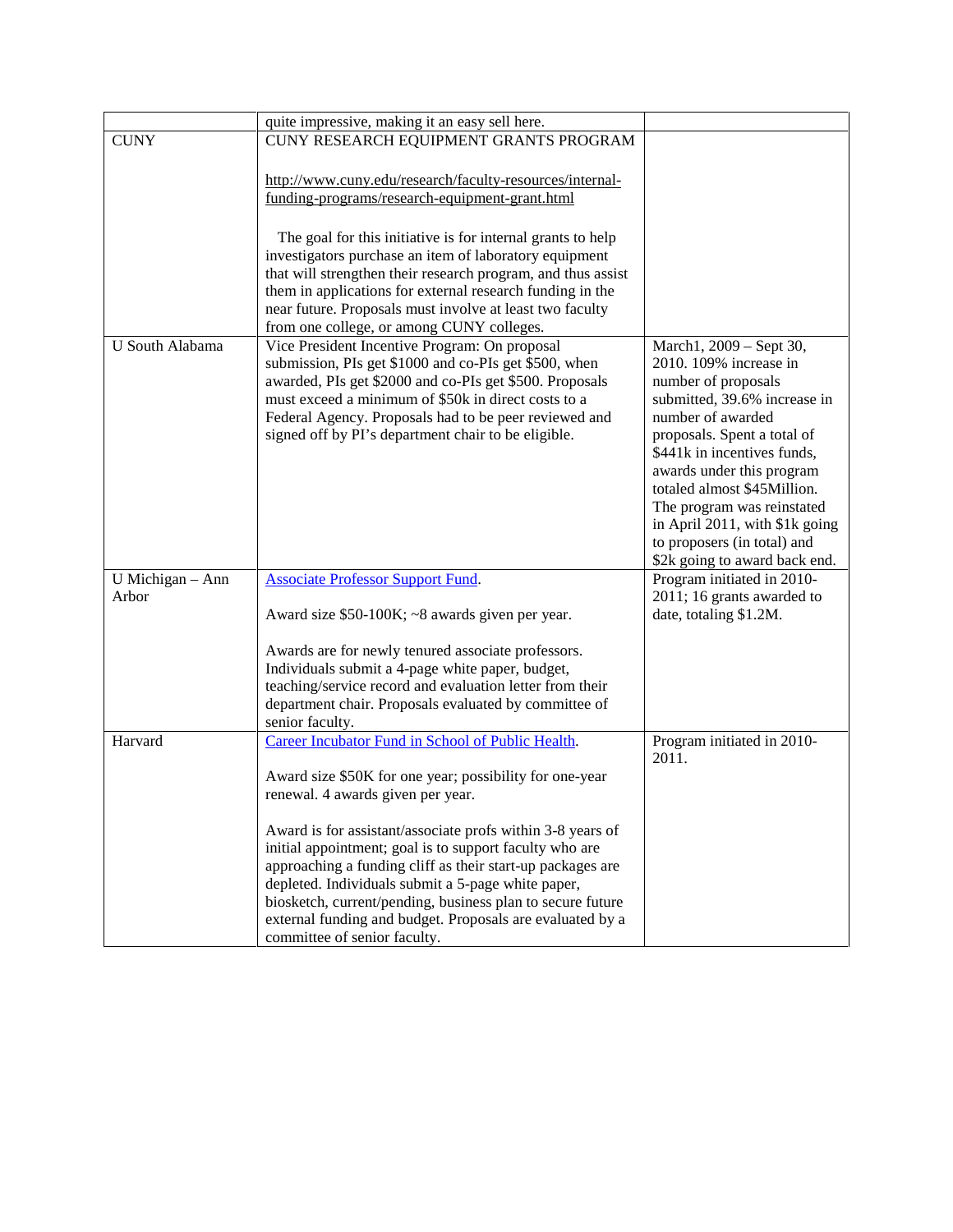## **Examples of Multidisciplinary Seed Funding Programs at Universities**

| Institution               | Description                                                                                                      | <b>Notes</b>                                                |
|---------------------------|------------------------------------------------------------------------------------------------------------------|-------------------------------------------------------------|
| <b>U</b> Minnesota        | Minnesota Futures Grant Program: \$3.25M invested to                                                             | Program initiated in 2008.                                  |
|                           | date, funded by IC return given by colleges to VPR.                                                              |                                                             |
|                           | Award size \$250K; 2-3 awards given per year.                                                                    | 13 seed grants awarded to<br>date; 7 of these resulted in a |
|                           |                                                                                                                  | total of 14 external grants,                                |
|                           | Proposing teams must not have worked together for more<br>than 1 year. Teams submit a 15-page proposal including | totaling \$18M. (450% ROI<br>on the \$3.25M investment)     |
|                           | description of potential for future funding. Proposals are                                                       |                                                             |
|                           | evaluated by faculty peer review.                                                                                |                                                             |
|                           |                                                                                                                  |                                                             |
| U Michigan - Ann<br>Arbor | M-Cubed: \$15M invested to date: \$5M from provost;<br>\$10M from colleges of science, engineering and med       | Program initiated in 2012;<br>currently operating on a two- |
|                           | school.                                                                                                          | year pilot basis                                            |
|                           |                                                                                                                  |                                                             |
|                           | Award size $$60K; -125$ awards given out in the first year                                                       |                                                             |
|                           | (approximately half went to med school).                                                                         |                                                             |
|                           | Each faculty member in the college receives a \$20,000                                                           |                                                             |
|                           | "voucher," which can be redeemed by forming a \$60,000                                                           |                                                             |
|                           | "cube" with two other faculty members from different                                                             |                                                             |
|                           | departments; cubes may coalesce together around a single                                                         |                                                             |
|                           | idea to create an internal center. There is *no* formal                                                          |                                                             |
|                           | review; the agreement to "cube" and share funds is<br>expected to be self-regulating.                            |                                                             |
| U Illinois -              | Interdisciplinary Innovation Initiative (I3) Program:                                                            | Program initiated in 2011-                                  |
| Urbana/Champaign          | \$1.86M invested to date, funded by Vice Chancellor,                                                             | 2012.                                                       |
|                           | Beckman Institute and college of engineering and                                                                 |                                                             |
|                           | arts/science.                                                                                                    |                                                             |
|                           | Award size \$100K; about 13 awards given per year.                                                               |                                                             |
|                           |                                                                                                                  |                                                             |
|                           | Proposals must represent new collaborations among                                                                |                                                             |
|                           | faculty and must not be extensions of a currently funded                                                         |                                                             |
|                           | activity; must have long-term prospect for external funding                                                      |                                                             |
|                           | support. Faculty teams submit a 5-page white paper,<br>budget and explanation of PI/Co-PI roles. Proposals are   |                                                             |
|                           | evaluated by a 16-member committee including senior                                                              |                                                             |
|                           | faculty and external subject matter experts.                                                                     |                                                             |
| Texas A&M Univ.           | Planning Grant Program: Funded by VPR via IC return.                                                             |                                                             |
|                           |                                                                                                                  |                                                             |
|                           | Award size \$100-150K; 2-3 awards given per year.                                                                |                                                             |
|                           | A target external grant > \$3M must be identified to                                                             |                                                             |
|                           | compete for internal funding. Faculty teams submit a 2-                                                          |                                                             |
|                           | page white paper, evidence of conversations with external                                                        |                                                             |
|                           | agency program officers about the future external proposal,                                                      |                                                             |
|                           | a detailed budget/timeline and chairs'/dean's endorsement.<br>Proposals are evaluated by VPR and deans.          |                                                             |
| <b>U</b> Kansas           | Provost's Strategic Initiative Grant Program: \$2M invested                                                      | Program initiated in 2011-                                  |
|                           | to date; funded by provost.                                                                                      | 2012; 4 awards given to date.                               |
|                           |                                                                                                                  |                                                             |
|                           | Award size \$100-300K; 1-3 awards given per year.                                                                |                                                             |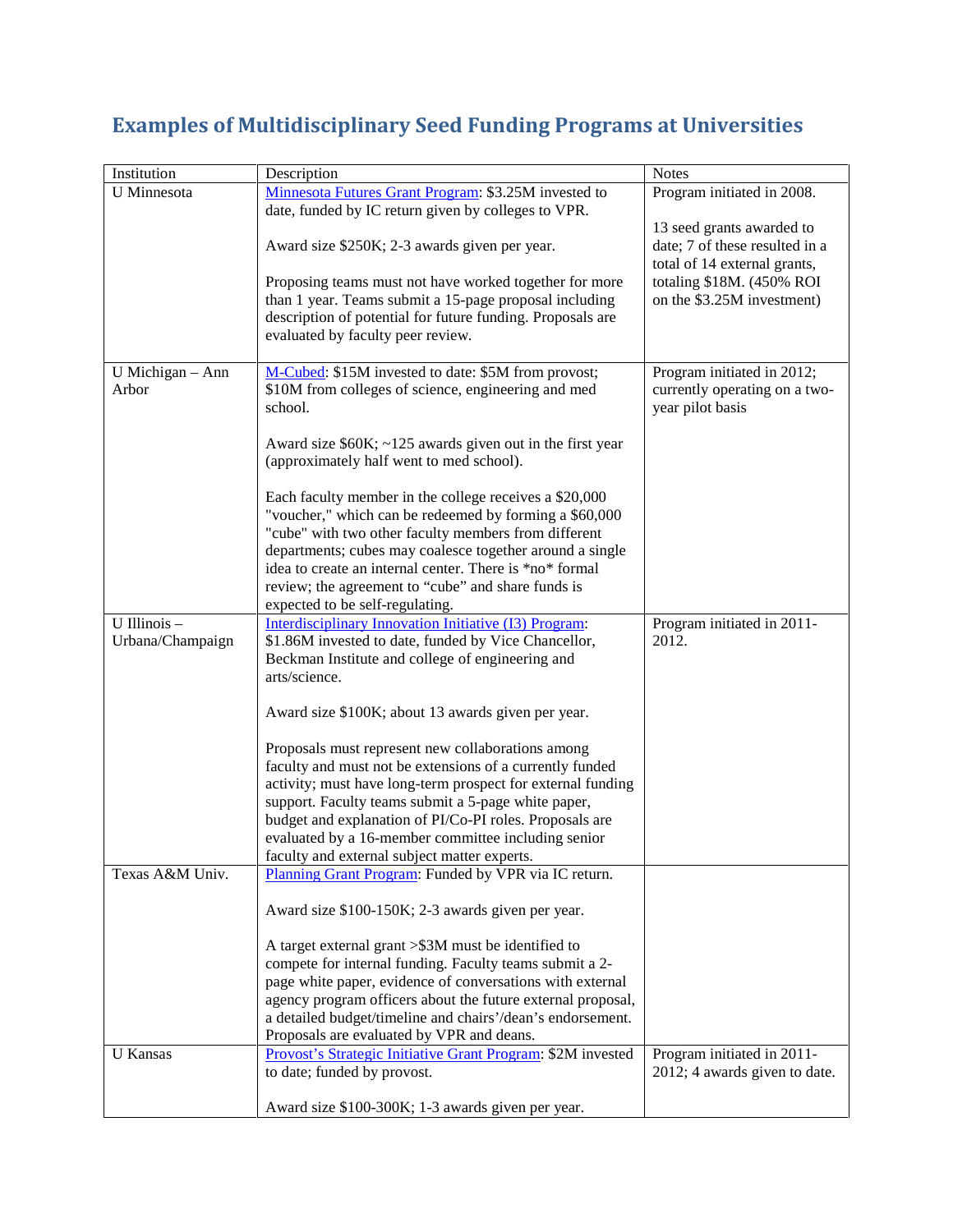|              | Projects must positively impact the university on a<br>timescale $>5$ years. Funds may be used for infrastructure<br>development and student support, but not for pilot studies.<br>Involved faculty must be cross-department or cross-<br>college. Faculty teams submit 2-3 page white paper,<br>business plan/timeline, budget, support letters from deans<br>and a list of 5 qualified external reviewers. Proposals<br>evaluated by internal and external faculty reviewers. |                                                                              |
|--------------|----------------------------------------------------------------------------------------------------------------------------------------------------------------------------------------------------------------------------------------------------------------------------------------------------------------------------------------------------------------------------------------------------------------------------------------------------------------------------------|------------------------------------------------------------------------------|
| Harvard      | Multi-Department Seed Fund in School of Public Health -<br>No longer active.                                                                                                                                                                                                                                                                                                                                                                                                     | Program ran for one year<br>only, 2009-2010. 2 of 3<br>funded seeds received |
|              | \$1.5M total program budget, funded by IC return.                                                                                                                                                                                                                                                                                                                                                                                                                                | external funding.                                                            |
|              | Award size \$50-500K; 3 awards given total.                                                                                                                                                                                                                                                                                                                                                                                                                                      | Program was converted to<br>Career Incubator Fund in                         |
|              | Must involve faculty from at least three departments.<br>Faculty teams submit a 5-page white paper, biosketches,<br>current/pending and budget. Proposals evaluated by<br>committee of Dean, Assoc. Dean for Research, and                                                                                                                                                                                                                                                       | order to better achieve goal of<br>supporting early-career<br>faculty.       |
| <b>UCSF</b>  | Academic Affairs Dean.<br><b>Resource Allocation Program</b>                                                                                                                                                                                                                                                                                                                                                                                                                     |                                                                              |
|              | Multicenter Start-Up Planning Awards<br>Award size \$20K for one year; not renewable<br>Award is for multicenter clinical trials and prospective<br>cohort studies                                                                                                                                                                                                                                                                                                               |                                                                              |
|              | Multidisciplinary Research Project Planning Awards<br>Award size \$30K for one year; not renewable<br>For clinical and translational research projects                                                                                                                                                                                                                                                                                                                           |                                                                              |
| Lehigh Univ. | <b>Collaborative Research Opportunity (CORE) grants,</b><br>funded by the Smith Fund for Research and Innovation in<br>Science and Engineering (for science and engineering<br>proposals) and by university funds for all other projects.                                                                                                                                                                                                                                        |                                                                              |
|              | Award size \$60K for one year                                                                                                                                                                                                                                                                                                                                                                                                                                                    |                                                                              |
|              | Project must involve at least two faculty members.<br>Proposing teams submit a 6-page white paper with project<br>plan and plan to secure external funding, as well as<br>timeline for completion. Proposals are evaluated by<br>Lehigh's internal review committee (nominated by deans).                                                                                                                                                                                        |                                                                              |
| Iowa State   | <b>College of Engineering Dean's Research Initiatives</b>                                                                                                                                                                                                                                                                                                                                                                                                                        | Program initiated in 2011.                                                   |
|              | Award size \$75K for one year; funds are to be used for<br>administrative support and other collaborations necessary<br>to secure the grant, not for research itself.                                                                                                                                                                                                                                                                                                            | Three projects funded to date,<br>each at a level of \$500K or<br>more.      |
|              | Projects must be in research areas that are core to the<br>college's signature areas. Strong involvement of<br>companies is expected – industry participation and<br>commitment is required.<br>Proposing teams submit a three-page white paper, budget,<br>supporting letters from industry and biosketches. Proposals<br>are evaluated by internal and external reviewers.                                                                                                     |                                                                              |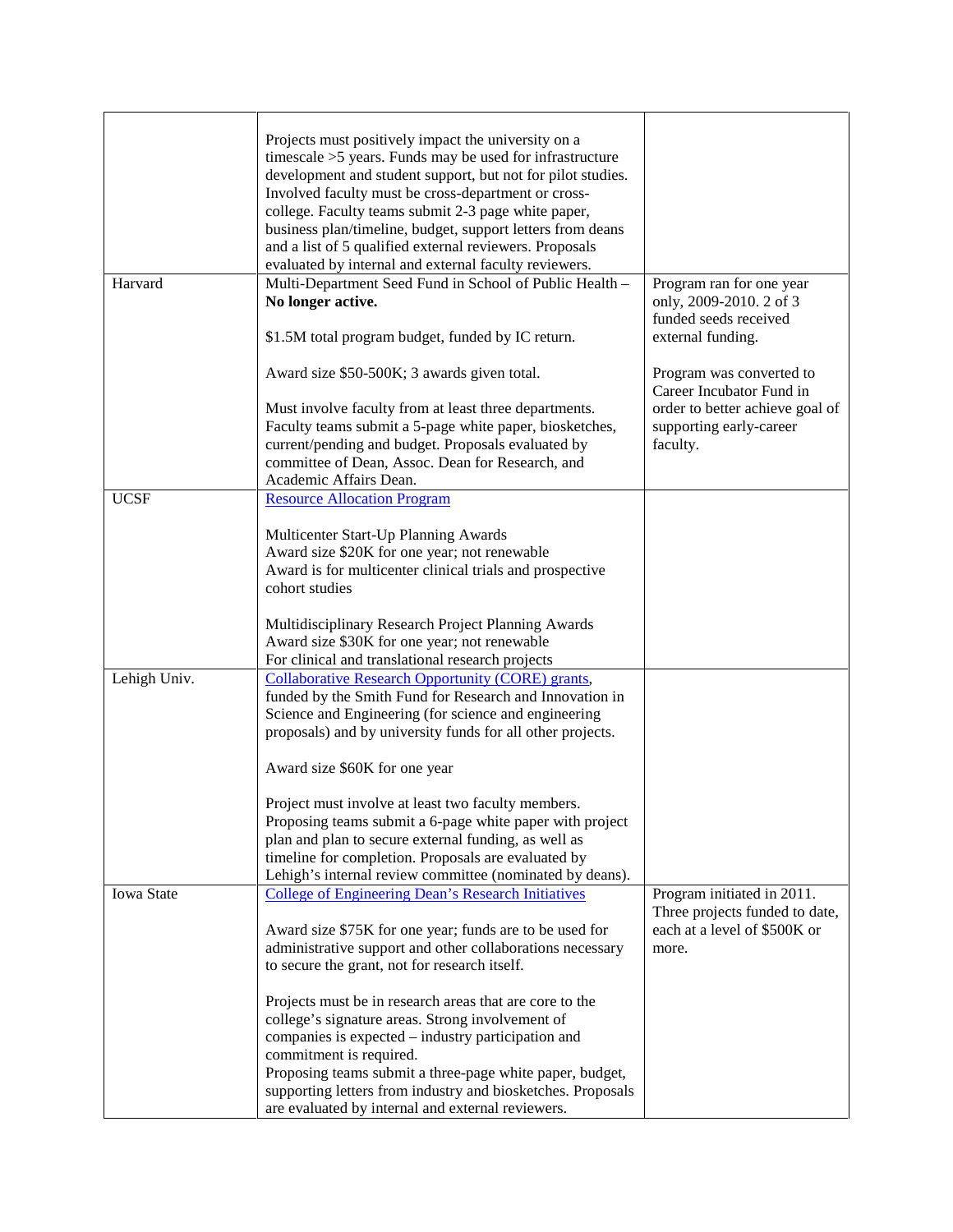| Univ. Toledo       | <b>Interdisciplinary Research Initiation Awards</b><br>Award size \$100K for one year; may be used for summer<br>salary, support personnel, research supplies or other<br>expenses as needed to prepare for external grant<br>competition<br>Project must involve at least four faculty members.<br>Proposing teams submit a 12-page project description, plan<br>to secure external funding, budgets and biosketches, as<br>well as a management plan that outlines<br>roles/responsibilities. Proposals evaluated by external<br>reviewers.                                                                                                                                                                                                                                                                                                                                                                                                                          | 2-4 projects funded per year<br>between 2008-present; 5 of<br>those have received external<br>funding |
|--------------------|------------------------------------------------------------------------------------------------------------------------------------------------------------------------------------------------------------------------------------------------------------------------------------------------------------------------------------------------------------------------------------------------------------------------------------------------------------------------------------------------------------------------------------------------------------------------------------------------------------------------------------------------------------------------------------------------------------------------------------------------------------------------------------------------------------------------------------------------------------------------------------------------------------------------------------------------------------------------|-------------------------------------------------------------------------------------------------------|
| U. Rochester       | Provost's Multidisciplinary Research Awards, \$250,000<br>annual budget from Provost<br>Award size \$75K for one year; 5-6 awards granted each<br>year<br>Project must involve at least two faculty members.<br>Proposing teams submit a white paper, budget, biosketches<br>and descriptions of other support available to investigators.<br>Proposals evaluated by faculty review committee<br>appointed by Provost.                                                                                                                                                                                                                                                                                                                                                                                                                                                                                                                                                 | Program initiated in 2008; 27<br>awards granted to date                                               |
| Old Dominion Univ. | Multidisciplinary Seed Funding Program; managed by<br>ODU Office of Research<br>Award size up to \$100K for 6 months; average award size<br>\$75K; 5-7 awards granted each year<br>Cross-college collaborations are particularly encouraged.<br>Previous award winners may not receive the funding again,<br>but may participate with new teams as unpaid consultants.                                                                                                                                                                                                                                                                                                                                                                                                                                                                                                                                                                                                 | Program initiated in 2005; 44<br>awards given to date.                                                |
| <b>CUNY</b>        | <b>COLLABORATIVE INCENTIVE GRANT:</b><br>http://www.cuny.edu/research/faculty-resources/internal-<br>funding-programs/collaborative-incentive-grant.html<br>The purpose of the Collaborative Incentive Research<br>Grants (CIRG) Program is to enhance, through multi-<br>campus or multi-disciplinary collaborations, the prestige<br>and prominence of the University to a national and<br>international audience. The program is administered by a<br>review committee chaired by the Vice Chancellor for<br>Research and faculty chosen from among the Senior<br>Faculty at the CUNY campuses.<br>Since its inception in 1994, the University has<br>encouraged faculty to address problems that will lead to<br>new and future areas of multi-campus or multi-disciplinary<br>research strengths. This is consistent with the fact that the<br>program is funded from the indirect costs recovered from<br>successful faculty grant proposals, and explains why a |                                                                                                       |